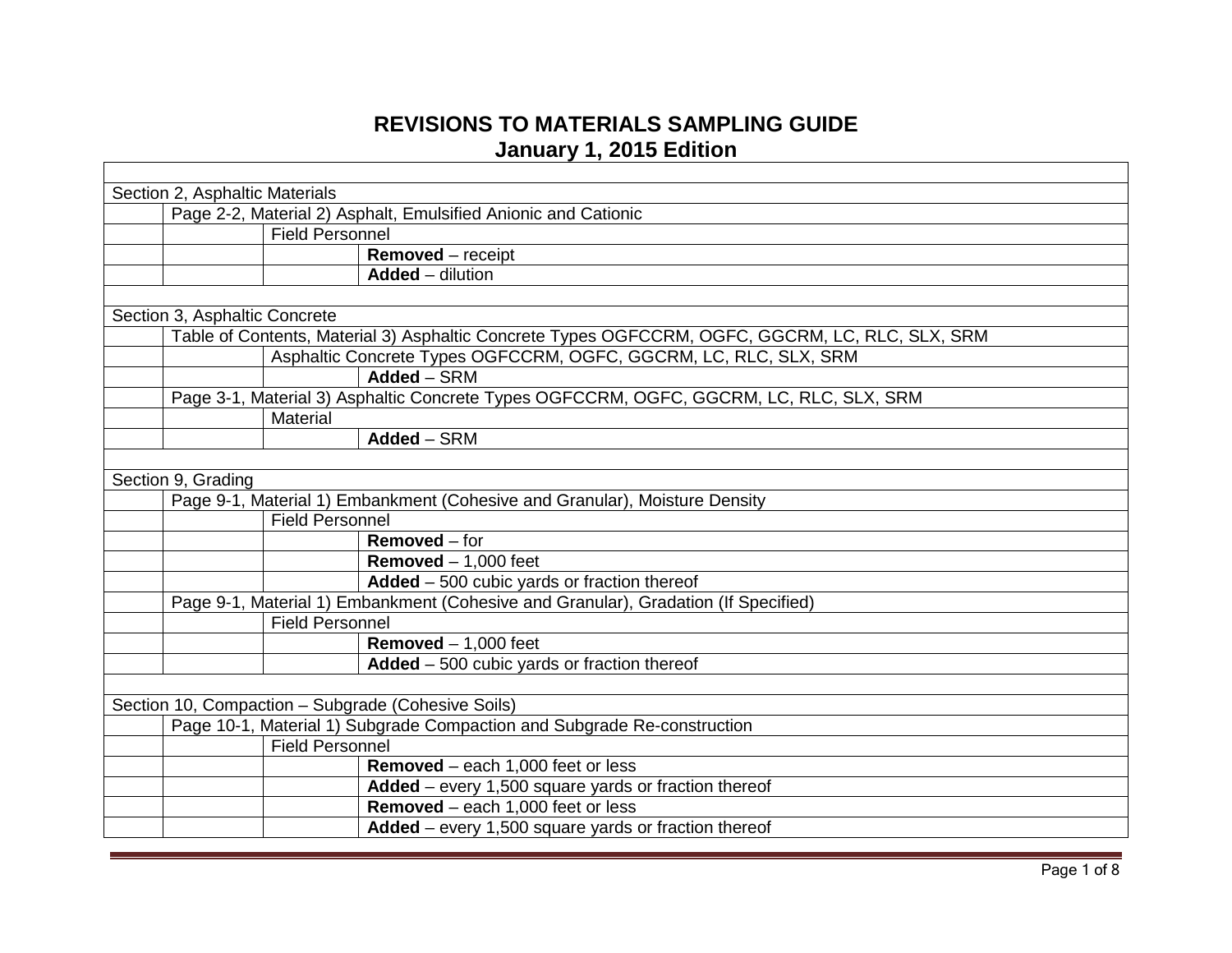|                                                                  |                              | Added - and every 750 square yards for each shoulder                                                              |  |
|------------------------------------------------------------------|------------------------------|-------------------------------------------------------------------------------------------------------------------|--|
|                                                                  |                              |                                                                                                                   |  |
| Section 11, Compaction - Stabilized Portion of Granular Subgrade |                              |                                                                                                                   |  |
|                                                                  |                              | Page 11-1, Material 1) Stabilized Portion of Granular Subgrade, Moisture Density                                  |  |
|                                                                  | <b>Field Personnel</b>       |                                                                                                                   |  |
|                                                                  |                              | Removed - each 1,000 feet or less                                                                                 |  |
|                                                                  |                              | Added - every 1,500 square yards or fraction thereof                                                              |  |
|                                                                  |                              | Page 11-1, Material 1) Stabilized Portion of Granular Subgrade, Quality & Gradation (If Specified)                |  |
|                                                                  | Field Personnel              |                                                                                                                   |  |
|                                                                  |                              | <b>Removed</b> – Each fifth station                                                                               |  |
|                                                                  |                              | Added – every 1,000 square yards or fraction thereof                                                              |  |
|                                                                  | <b>Central Lab Personnel</b> |                                                                                                                   |  |
|                                                                  |                              | Removed - each mile                                                                                               |  |
|                                                                  |                              | $Added$ – every 5,000 square yards                                                                                |  |
|                                                                  |                              |                                                                                                                   |  |
|                                                                  |                              | Section 12, Foundation Course (Crushed Concrete, Aggregate-D, and Bituminous)                                     |  |
|                                                                  |                              | Page 12-3, Material 6) Foundation Course                                                                          |  |
|                                                                  | <b>Field Personnel</b>       |                                                                                                                   |  |
|                                                                  |                              | <b>Removed</b> – each 1,000 feet or less                                                                          |  |
|                                                                  |                              | Added - every 1,500 square yards or fraction thereof                                                              |  |
|                                                                  |                              | Removed - each 1,000 feet or less                                                                                 |  |
|                                                                  |                              | Added – every 1,500 square yards or fraction thereof                                                              |  |
|                                                                  |                              |                                                                                                                   |  |
|                                                                  |                              | Section 13, Granular Base, Granular Fill, Granular Backfill, Sand Blanket and MSE Walls                           |  |
|                                                                  |                              | Page 13-4, Material 6) Granular Base, Granular Fill, Granular Backfill and Sand Blanket, Moisture Density         |  |
|                                                                  | <b>Field Personnel</b>       |                                                                                                                   |  |
|                                                                  |                              | Removed - for each 1,000 feet or less                                                                             |  |
|                                                                  |                              | Added - every 500 cubic yards or fraction thereof                                                                 |  |
|                                                                  |                              | Page 13-4, Material 6) Granular Base, Granular Fill, Granular Backfill and Sand Blanket, Gradation (If Specified) |  |
|                                                                  | <b>Field Personnel</b>       |                                                                                                                   |  |
|                                                                  |                              | <b>Removed</b> – Each fifth station for gradation                                                                 |  |
|                                                                  |                              | Added - Every 750 cubic yards or fraction thereof                                                                 |  |
|                                                                  | <b>Central Lab Personnel</b> |                                                                                                                   |  |
|                                                                  |                              | <b>Removed</b> – each mile                                                                                        |  |
|                                                                  |                              | Added - every 3,750 cubic yards or fraction thereof                                                               |  |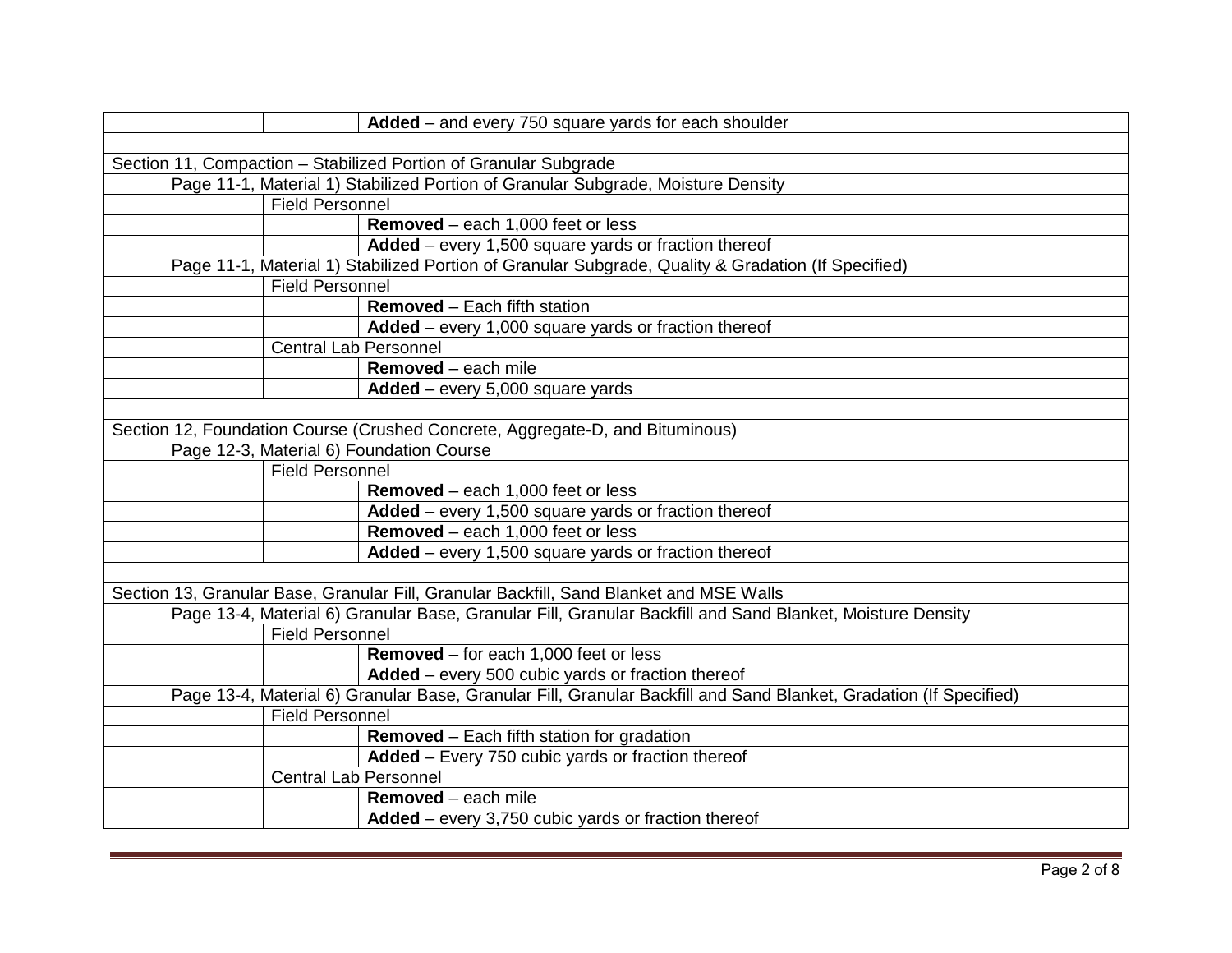| Page 13-5, Material 7) Stabilized Portion of Granular Base, Granular Fill, Granular Backfill and Sand Blanket, Moisture<br>Density |                              |                                                                                                                                                      |  |
|------------------------------------------------------------------------------------------------------------------------------------|------------------------------|------------------------------------------------------------------------------------------------------------------------------------------------------|--|
|                                                                                                                                    | <b>Field Personnel</b>       |                                                                                                                                                      |  |
|                                                                                                                                    |                              | <b>Removed</b> – for each $1,000$ feet or less                                                                                                       |  |
|                                                                                                                                    |                              | Added - every 500 cubic yards or fraction thereof                                                                                                    |  |
| Specified)                                                                                                                         |                              | Page 13-5, Material 7) Stabilized Portion of Granular Base, Granular Fill, Granular Backfill and Sand Blanket, Gradation (If                         |  |
|                                                                                                                                    | <b>Field Personnel</b>       |                                                                                                                                                      |  |
|                                                                                                                                    |                              | Removed - Each fifth station for gradation                                                                                                           |  |
|                                                                                                                                    |                              | Added - Every 750 cubic yards or fraction thereof                                                                                                    |  |
|                                                                                                                                    | <b>Central Lab Personnel</b> |                                                                                                                                                      |  |
|                                                                                                                                    |                              | Removed - each mile                                                                                                                                  |  |
|                                                                                                                                    |                              | Added - every 3,750 cubic yards or fraction thereof                                                                                                  |  |
|                                                                                                                                    |                              |                                                                                                                                                      |  |
|                                                                                                                                    |                              | Section 15, Portland Cement Concrete for Pavement, Base Course, Pavement Patching                                                                    |  |
|                                                                                                                                    |                              | Page 15-1, Material 3) Class R Aggregate                                                                                                             |  |
|                                                                                                                                    | <b>Field Personnel</b>       |                                                                                                                                                      |  |
|                                                                                                                                    |                              | Added – Project personnel will randomly select one contractor's split sample (30 pounds) for each<br>3,000 ton or fraction thereof, for central lab. |  |
|                                                                                                                                    |                              | <b>Removed</b> – and                                                                                                                                 |  |
|                                                                                                                                    |                              | Removed - testing sample size and                                                                                                                    |  |
|                                                                                                                                    |                              | Page 15-4, Material 13) Welded Steel Wire Fabric                                                                                                     |  |
| <b>Manufacturer Certified Tests Required</b>                                                                                       |                              |                                                                                                                                                      |  |
|                                                                                                                                    |                              | Removed - No                                                                                                                                         |  |
|                                                                                                                                    |                              | Added - Yes                                                                                                                                          |  |
|                                                                                                                                    |                              |                                                                                                                                                      |  |
|                                                                                                                                    |                              | Section 16, Portland Cement Concrete for Structures, Culverts and Miscellaneous Construction                                                         |  |
|                                                                                                                                    |                              | Page 16-1, Material 3) Class R Aggregate                                                                                                             |  |
| <b>Field Personnel</b>                                                                                                             |                              |                                                                                                                                                      |  |
|                                                                                                                                    |                              | Added - Project personnel will randomly select one contractor's split sample (30 pounds) for each<br>3,000 ton or fraction thereof, for central lab. |  |
|                                                                                                                                    |                              | <b>Removed</b> – and                                                                                                                                 |  |
|                                                                                                                                    |                              | Removed - testing sample size and                                                                                                                    |  |
|                                                                                                                                    |                              | Page 16-5, Material 14) Welded Steel Wire Fabric                                                                                                     |  |
|                                                                                                                                    |                              | <b>Manufacturer Certified Tests Required</b>                                                                                                         |  |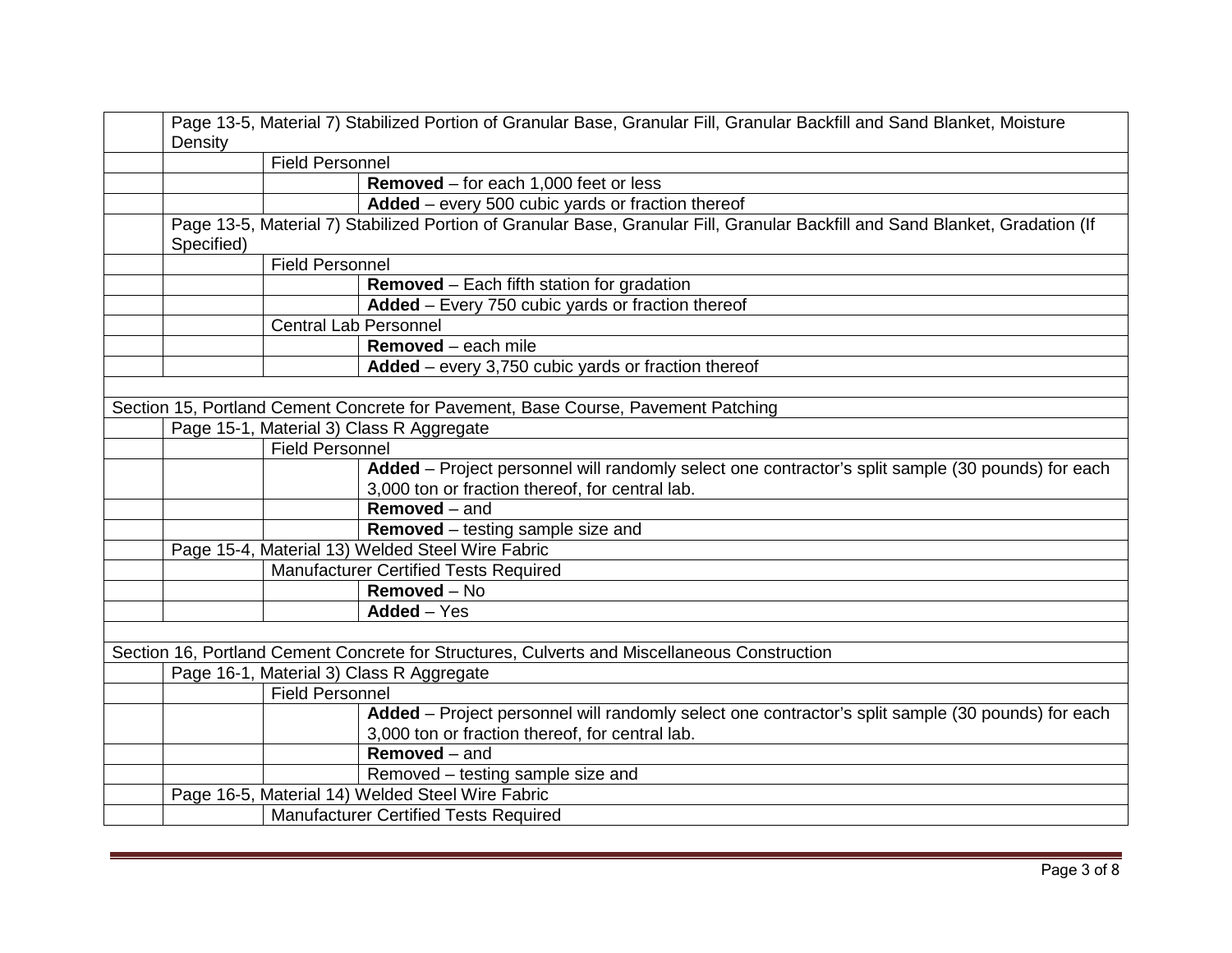|                                                         |                 | Removed - No                                                                                                                                                                                                                                                                                                                      |
|---------------------------------------------------------|-----------------|-----------------------------------------------------------------------------------------------------------------------------------------------------------------------------------------------------------------------------------------------------------------------------------------------------------------------------------|
|                                                         |                 | Added - Yes                                                                                                                                                                                                                                                                                                                       |
|                                                         |                 |                                                                                                                                                                                                                                                                                                                                   |
|                                                         |                 |                                                                                                                                                                                                                                                                                                                                   |
|                                                         |                 |                                                                                                                                                                                                                                                                                                                                   |
|                                                         | Sample Required |                                                                                                                                                                                                                                                                                                                                   |
|                                                         |                 | Removed - spools                                                                                                                                                                                                                                                                                                                  |
|                                                         |                 | $Added$ - rolls                                                                                                                                                                                                                                                                                                                   |
|                                                         |                 |                                                                                                                                                                                                                                                                                                                                   |
|                                                         | Sample Required |                                                                                                                                                                                                                                                                                                                                   |
|                                                         |                 | Removed - spools                                                                                                                                                                                                                                                                                                                  |
|                                                         |                 | Added - rolls                                                                                                                                                                                                                                                                                                                     |
|                                                         |                 |                                                                                                                                                                                                                                                                                                                                   |
|                                                         | Sample Required |                                                                                                                                                                                                                                                                                                                                   |
|                                                         |                 | <b>Removed</b> – spools                                                                                                                                                                                                                                                                                                           |
|                                                         |                 | $Added$ - rolls                                                                                                                                                                                                                                                                                                                   |
|                                                         |                 |                                                                                                                                                                                                                                                                                                                                   |
|                                                         | Item or Group   |                                                                                                                                                                                                                                                                                                                                   |
|                                                         |                 | Removed $-6$                                                                                                                                                                                                                                                                                                                      |
|                                                         |                 | Added $-5$                                                                                                                                                                                                                                                                                                                        |
|                                                         | Sample Required |                                                                                                                                                                                                                                                                                                                                   |
|                                                         |                 | Removed - spools                                                                                                                                                                                                                                                                                                                  |
|                                                         |                 | Added - rolls                                                                                                                                                                                                                                                                                                                     |
|                                                         |                 |                                                                                                                                                                                                                                                                                                                                   |
|                                                         |                 |                                                                                                                                                                                                                                                                                                                                   |
|                                                         |                 | Removed $-5$                                                                                                                                                                                                                                                                                                                      |
|                                                         |                 | Added $-6$                                                                                                                                                                                                                                                                                                                        |
|                                                         |                 |                                                                                                                                                                                                                                                                                                                                   |
|                                                         |                 |                                                                                                                                                                                                                                                                                                                                   |
| Table of Contents, Material 8, Detectable Warning Panel |                 |                                                                                                                                                                                                                                                                                                                                   |
|                                                         |                 | Detectable Warning Panel                                                                                                                                                                                                                                                                                                          |
|                                                         |                 | Added - Detectable Warning Panel                                                                                                                                                                                                                                                                                                  |
|                                                         |                 | Table of Contents, Material 19, High Friction Surface Treatment                                                                                                                                                                                                                                                                   |
|                                                         |                 | <b>High Friction Surface Treatment</b>                                                                                                                                                                                                                                                                                            |
|                                                         |                 | <b>Added -- High Friction Surface Treatment</b>                                                                                                                                                                                                                                                                                   |
|                                                         |                 | Section 18, Fence, Handrail, and Barrier Rail Materials<br>Page 18-1, Material 2) Chain Link<br>Page 18-1, Material 3) Right of Way<br>Page 18-1, Material 4) Woven Wire<br>Page 18-1, Material 5) Welded Wire Fabric<br>Page 18-1, Material 6) Handrail and Barrier Rail<br>Item or Group<br>Section 25, Miscellaneous Materials |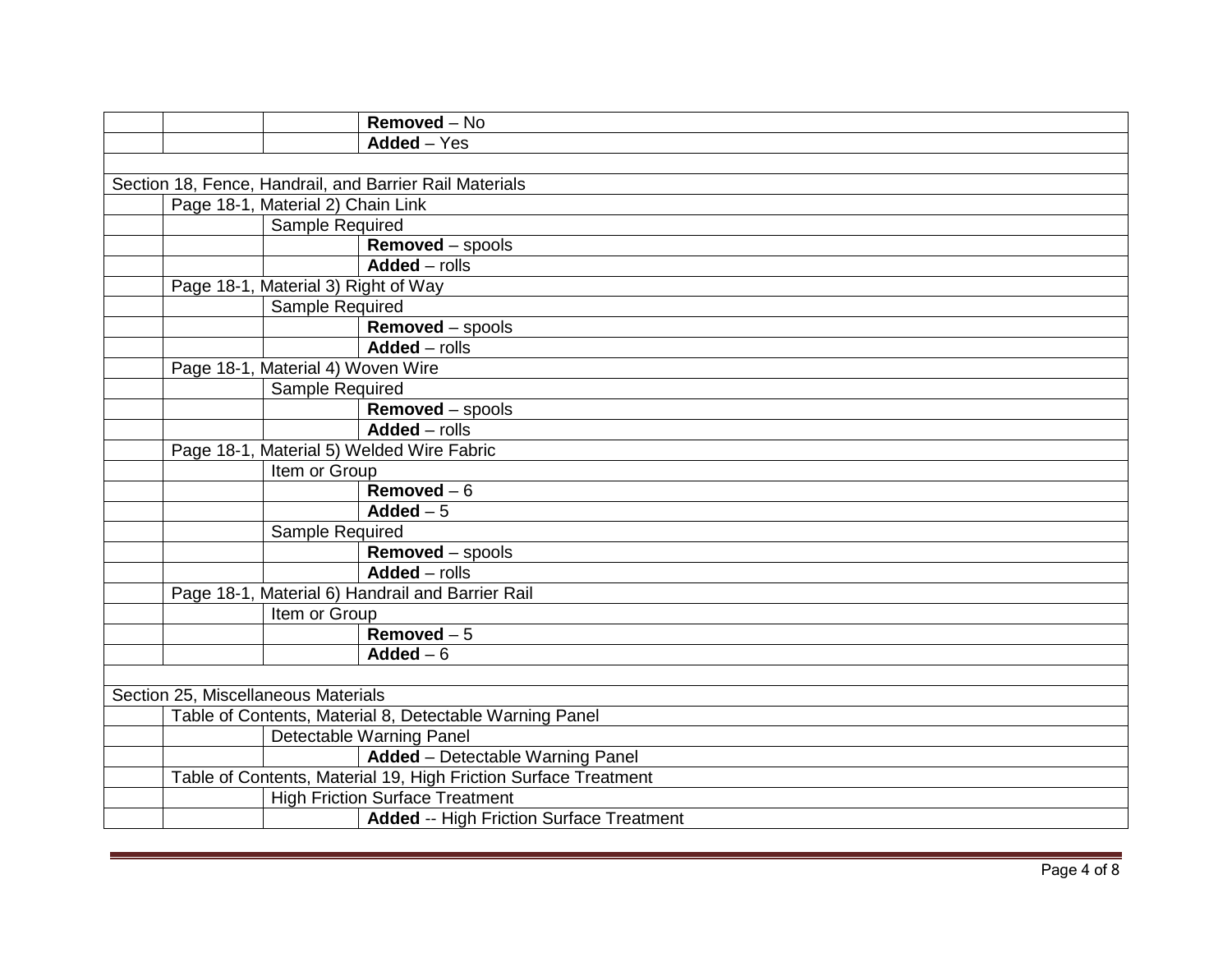| $Added - A. Aggregate$                                                |  |  |
|-----------------------------------------------------------------------|--|--|
| Added - B. Polymer Binder Resin                                       |  |  |
| Page 25-1, Material 8) Detectable Warning Panel                       |  |  |
| Item or Group                                                         |  |  |
| Added - 8) Detectable Warning Panel                                   |  |  |
| Sample Required                                                       |  |  |
| $Added - No$                                                          |  |  |
| <b>Approved Products List</b>                                         |  |  |
| $Added - Yes$                                                         |  |  |
| <b>Manufacturer Certified Tests Required</b>                          |  |  |
| $Added - No$                                                          |  |  |
| Manufacturer Certification of Compliance Required                     |  |  |
| $Added - No$                                                          |  |  |
| Location of Additional Information                                    |  |  |
|                                                                       |  |  |
| Page 25-2, Material 13) Prestressed Steel Wire Strand                 |  |  |
| <b>Manufacturer Certified Tests Required</b>                          |  |  |
| Removed - No                                                          |  |  |
| $\overline{\mathsf{Added}} - \mathsf{Yes}$                            |  |  |
| Page 25-2, Material 19) High Friction Surface Treatment               |  |  |
| Item or Group                                                         |  |  |
| Added - 19) High Friction Surface Treatment                           |  |  |
| Sample Required                                                       |  |  |
| Added -----------                                                     |  |  |
| <b>Approved Products List</b>                                         |  |  |
|                                                                       |  |  |
| Manufacturer Certified Tests Required                                 |  |  |
| $Added$ - - - - - - - - - - - -                                       |  |  |
| Manufacturer Certification of Compliance Required                     |  |  |
| Added -----------                                                     |  |  |
| Location of Additional Information                                    |  |  |
| Added -----------                                                     |  |  |
| Page 25-2, Material 19) High Friction Surface Treatment, A) Aggregate |  |  |
| Item or Group                                                         |  |  |
| $Added - A)$ Aggregate                                                |  |  |
|                                                                       |  |  |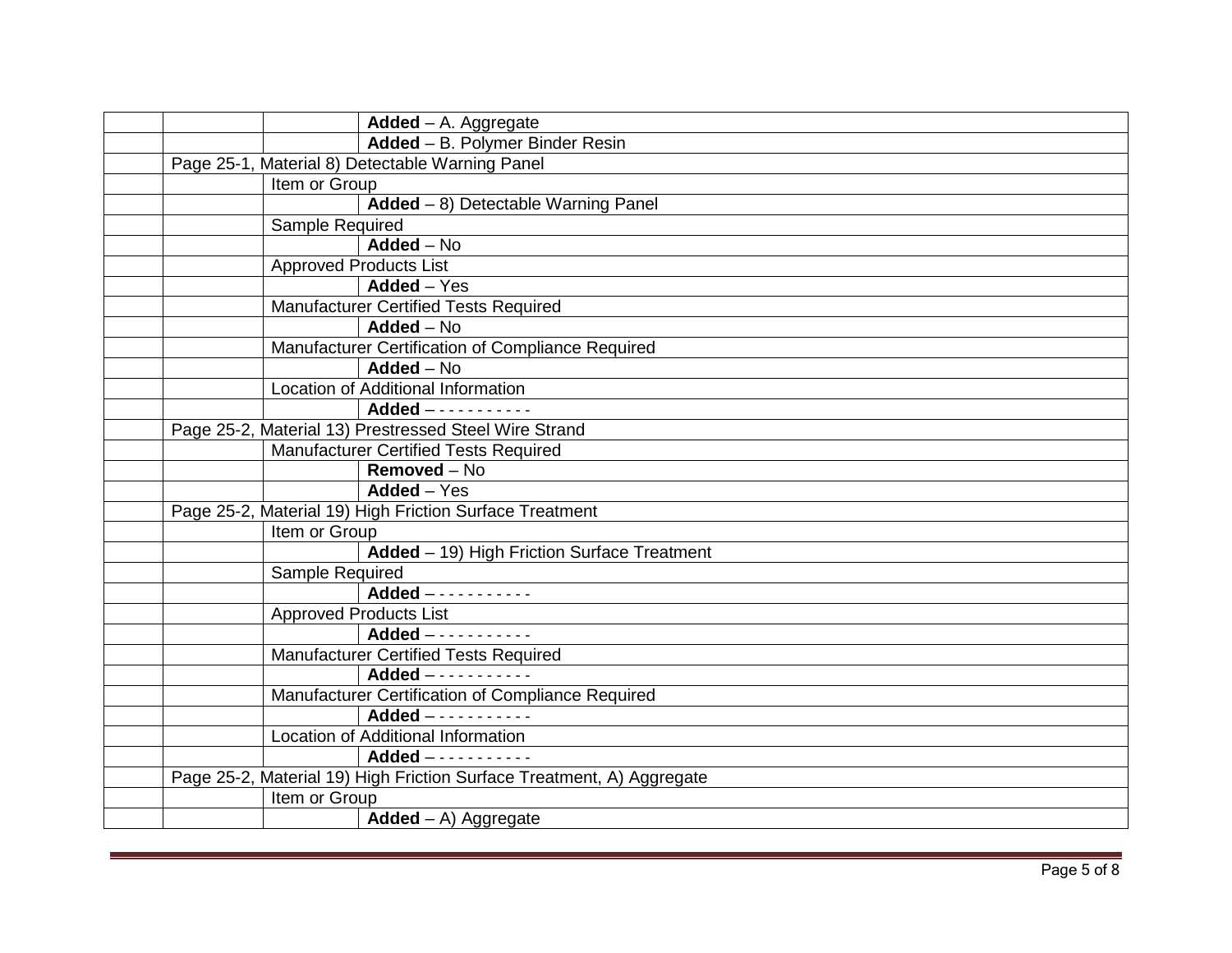|                    | Sample Required                                                                                                      |
|--------------------|----------------------------------------------------------------------------------------------------------------------|
|                    | Added - Yes, 60 lb sample taken by field personnel                                                                   |
|                    | <b>Approved Products List</b>                                                                                        |
|                    | $Added - No$                                                                                                         |
|                    | Manufacturer Certified Tests Required                                                                                |
|                    | $Added - No$                                                                                                         |
|                    | Manufacturer Certification of Compliance Required                                                                    |
|                    | $Added - Yes$                                                                                                        |
|                    | Location of Additional Information                                                                                   |
|                    | Added - Section 27, Note 27                                                                                          |
|                    | Page 25-2, Material 19) High Friction Surface Treatment, B) Polymer Binder Resin                                     |
|                    | Item or Group                                                                                                        |
|                    | Added - B) Polymer Binder Resin                                                                                      |
|                    | Sample Required                                                                                                      |
|                    | Added - Yes, 16 oz sample of lot used on project                                                                     |
|                    | <b>Approved Products List</b>                                                                                        |
|                    | $Added - No$                                                                                                         |
|                    | <b>Manufacturer Certified Tests Required</b>                                                                         |
|                    | Added - Yes                                                                                                          |
|                    | Manufacturer Certification of Compliance Required                                                                    |
|                    | $Added - Yes$                                                                                                        |
|                    | Location of Additional Information                                                                                   |
|                    | Added - Section 27, Note 27                                                                                          |
|                    |                                                                                                                      |
| Section 27, Notes  |                                                                                                                      |
| Table of Contents, |                                                                                                                      |
|                    | <b>High Friction Surface Treatment</b>                                                                               |
|                    | Added - Note 27) High Friction Surface Treatment                                                                     |
|                    | Page 27-3, Note 4, Quality Tests of Aggregates                                                                       |
|                    | Added - For verification testing for sand-gravel aggregate, the sand equivalent test is required for                 |
|                    | all dry pits.<br>Page 27-9, Note 27, High Friction Surface Treatment                                                 |
|                    |                                                                                                                      |
|                    | Added - These materials are accepted on the basis of Manufacturer Certified Tests and<br>Certificates of Compliance. |
|                    |                                                                                                                      |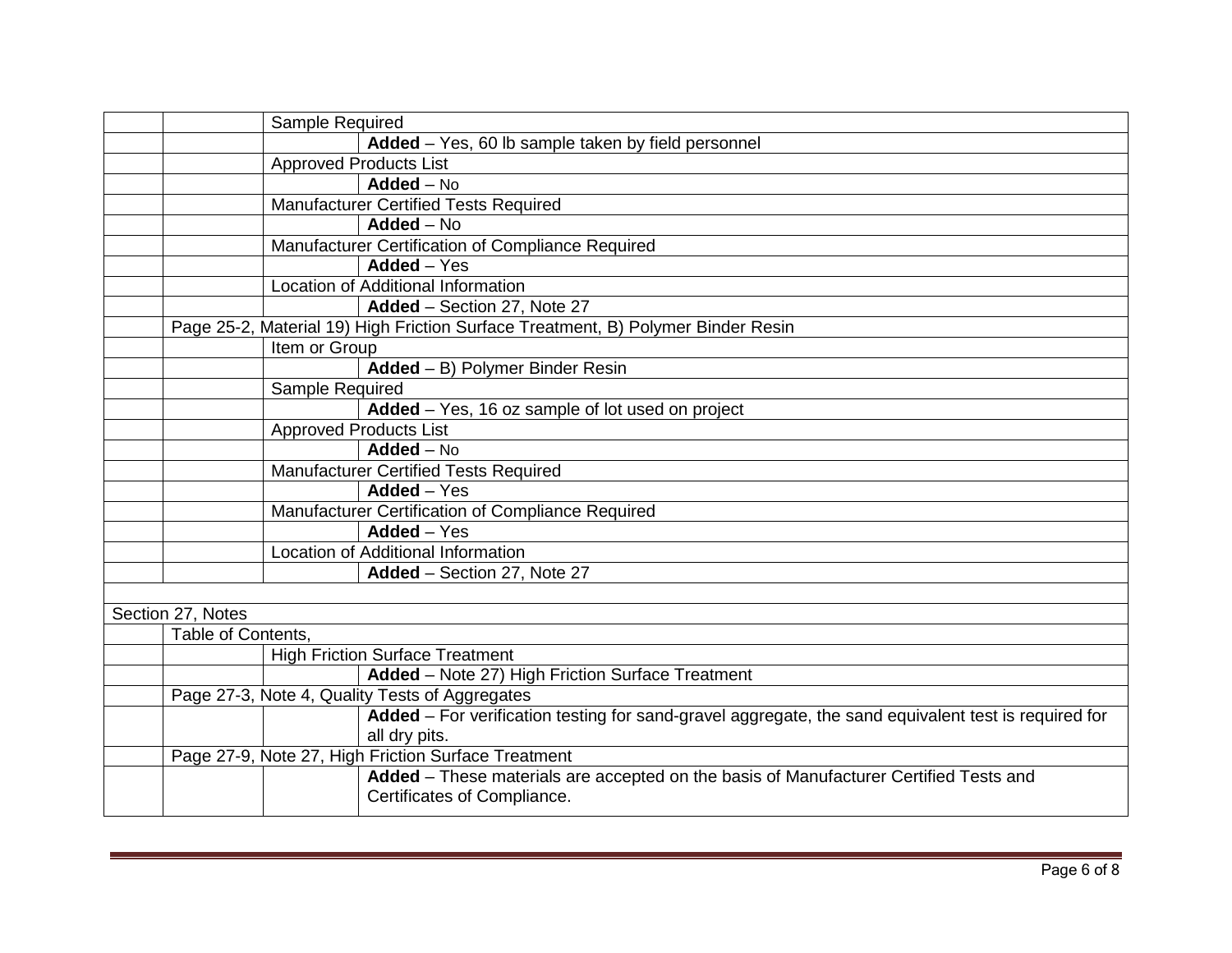|  | Aggregate:                                                                                                                                                                                                                                                                                                                                                                                                                                                                                                                                                                                                                                                                                                  |
|--|-------------------------------------------------------------------------------------------------------------------------------------------------------------------------------------------------------------------------------------------------------------------------------------------------------------------------------------------------------------------------------------------------------------------------------------------------------------------------------------------------------------------------------------------------------------------------------------------------------------------------------------------------------------------------------------------------------------|
|  | The Certificate of Compliance must cite the Aluminum Oxide $(A_2O_3)$ content for calcined<br>bauxite.                                                                                                                                                                                                                                                                                                                                                                                                                                                                                                                                                                                                      |
|  | Polymer Binder Resin:                                                                                                                                                                                                                                                                                                                                                                                                                                                                                                                                                                                                                                                                                       |
|  | The Manufacturer Certified Tests will require independent laboratory tests meeting the<br>conditions of Table 1, Physical Requirements of the Polymer Binder Resin System; found in<br>the special provisions.<br>The Certificate of Compliance must include product, lot number, and expiration date.<br>$\bullet$<br>The material properties shall meet the conditions of Table 1, Physical Requirements of the<br>$\bullet$<br>Polymer Binder Resin System; found in the special provisions.<br>The Certificate of Compliance must be signed by a company representative.<br>$\bullet$<br>Fourier Transform Infrared Spectrophotometry (FTIR) spectra is required from the<br>$\bullet$<br>manufacturer. |
|  |                                                                                                                                                                                                                                                                                                                                                                                                                                                                                                                                                                                                                                                                                                             |
|  | Section 28, Quality Assurance Program for Construction Materials                                                                                                                                                                                                                                                                                                                                                                                                                                                                                                                                                                                                                                            |
|  | Page 28-A-6, Table A1, Test Methods for Qualification of Sampling and Testing Personnel<br><b>Concrete Plant Technician</b>                                                                                                                                                                                                                                                                                                                                                                                                                                                                                                                                                                                 |
|  | <b>Removed</b> – and                                                                                                                                                                                                                                                                                                                                                                                                                                                                                                                                                                                                                                                                                        |
|  | Added - and aggregate sampling and testing                                                                                                                                                                                                                                                                                                                                                                                                                                                                                                                                                                                                                                                                  |
|  | Added - for NDOR employees (one-time training)                                                                                                                                                                                                                                                                                                                                                                                                                                                                                                                                                                                                                                                              |
|  | $Removed - of$                                                                                                                                                                                                                                                                                                                                                                                                                                                                                                                                                                                                                                                                                              |
|  | Added - and all contractor                                                                                                                                                                                                                                                                                                                                                                                                                                                                                                                                                                                                                                                                                  |
|  | Added -- NDOR Employees - Lifetime; Contractor and Consultant Employees - 5 years                                                                                                                                                                                                                                                                                                                                                                                                                                                                                                                                                                                                                           |
|  | <b>Technicians are Certified Proficient in</b>                                                                                                                                                                                                                                                                                                                                                                                                                                                                                                                                                                                                                                                              |
|  | Reordered - NDR T 506, Determination of the Free Moisture Content of Aggregates and NDR                                                                                                                                                                                                                                                                                                                                                                                                                                                                                                                                                                                                                     |
|  | S01, Method of Sampling Portland and Interground/Blended Cements                                                                                                                                                                                                                                                                                                                                                                                                                                                                                                                                                                                                                                            |
|  | Page 28-A-7, Table A1, Test Methods for Qualification of Sampling and Testing Personnel                                                                                                                                                                                                                                                                                                                                                                                                                                                                                                                                                                                                                     |
|  | Concrete Field Inspector/General Handling of Concrete                                                                                                                                                                                                                                                                                                                                                                                                                                                                                                                                                                                                                                                       |
|  | <b>Removed</b> – This course has been prepared to cover batching and mixing, transporting, handling,                                                                                                                                                                                                                                                                                                                                                                                                                                                                                                                                                                                                        |
|  |                                                                                                                                                                                                                                                                                                                                                                                                                                                                                                                                                                                                                                                                                                             |
|  | placing and finishing concrete, and curing of concrete. At the conclusion of the session, the                                                                                                                                                                                                                                                                                                                                                                                                                                                                                                                                                                                                               |
|  | participant will have knowledge and current reference materials needed for placement of concrete.<br>Added - The Portland Concrete Paving Inspection (131122) course is web-based and has been                                                                                                                                                                                                                                                                                                                                                                                                                                                                                                              |